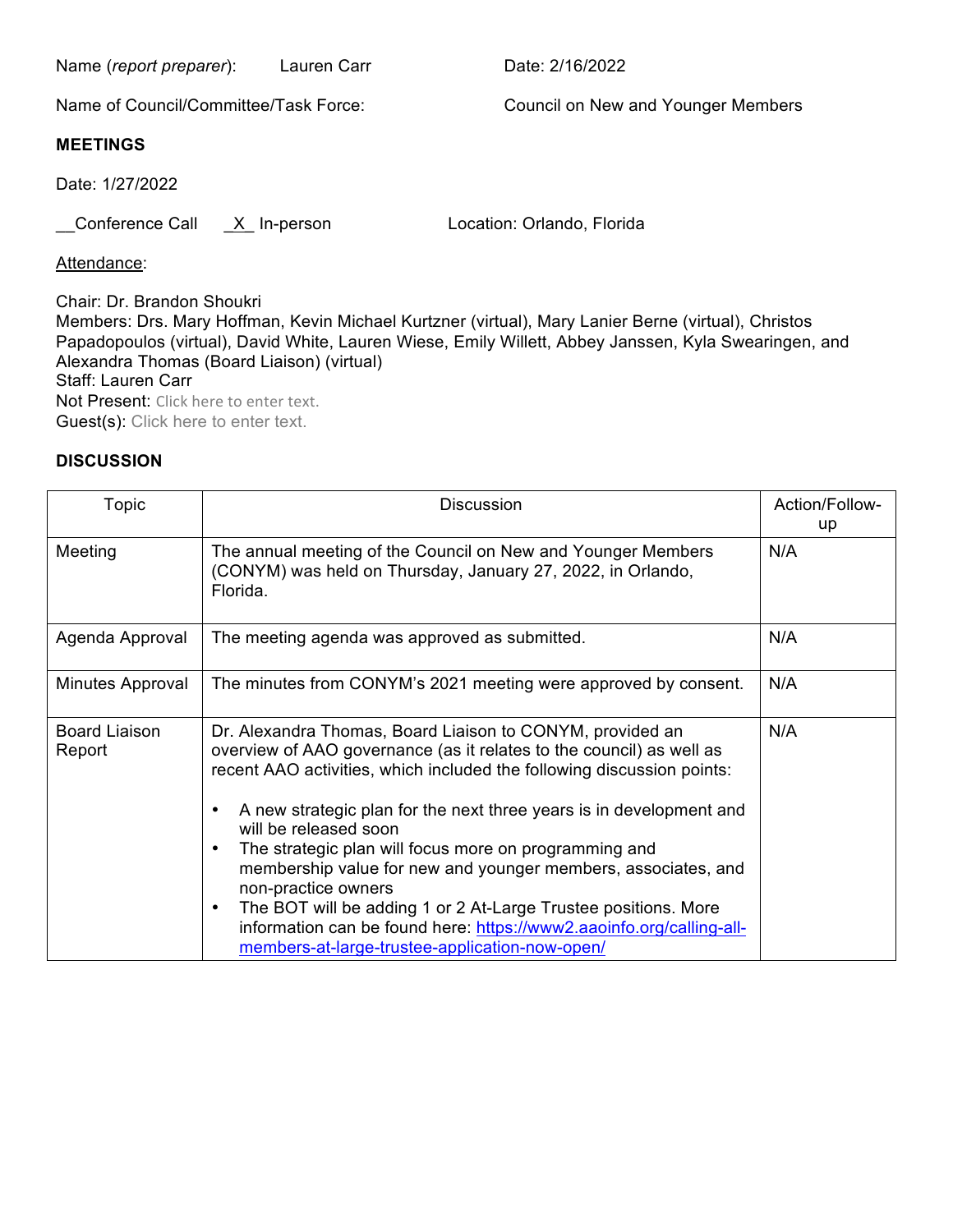| NYM Trends &<br>Market Share<br>Report                    | AAO staff member Lauren Carr (filling in for Brandon Hackworth,<br>Membership Director and CONYM staff liaison) presented the AAO's<br>membership trends for new and younger members (NYMs) as well as<br>U.S. market share data. The presentation slides can be found here.<br>Lauren (on behalf of Brandon) also shared the following results for<br>CONYM's outreach to new and younger members who hadn't renewed<br>their AAO memberships by November.                                                                                                                                                                                                                                                                                                                                                                                                                                                                                                                                                                                                                                                                                                                                                                                                                                                                        |                                                                                                                                             |                                                                                                                                                                                                                            | CONYM to<br>continue non-<br>renewal<br>outreach<br>efforts<br>annually.                       |                                                                                                  |     |
|-----------------------------------------------------------|------------------------------------------------------------------------------------------------------------------------------------------------------------------------------------------------------------------------------------------------------------------------------------------------------------------------------------------------------------------------------------------------------------------------------------------------------------------------------------------------------------------------------------------------------------------------------------------------------------------------------------------------------------------------------------------------------------------------------------------------------------------------------------------------------------------------------------------------------------------------------------------------------------------------------------------------------------------------------------------------------------------------------------------------------------------------------------------------------------------------------------------------------------------------------------------------------------------------------------------------------------------------------------------------------------------------------------|---------------------------------------------------------------------------------------------------------------------------------------------|----------------------------------------------------------------------------------------------------------------------------------------------------------------------------------------------------------------------------|------------------------------------------------------------------------------------------------|--------------------------------------------------------------------------------------------------|-----|
|                                                           | <b>CONYM Rep</b><br>Berne<br>Hoffman<br>Kurtzner<br>Papadop.<br>Shoukri<br>White<br>Wiese<br>Willett                                                                                                                                                                                                                                                                                                                                                                                                                                                                                                                                                                                                                                                                                                                                                                                                                                                                                                                                                                                                                                                                                                                                                                                                                               | <b>Constituent</b><br>SAO<br><b>PCSO</b><br><b>RMSO</b><br><b>NESO</b><br><b>GLAO</b><br>SWSO<br><b>MASO</b><br><b>MSO</b><br><b>Totals</b> | # Started With<br>(10/20/20)<br>72<br>81<br>22<br>67<br>36<br>50<br>33<br>30<br>391                                                                                                                                        | # Members<br><b>Renewed</b><br>(1/6/21)<br>28<br>40<br>14<br>34<br>17<br>27<br>13<br>16<br>189 | % Renewed<br>(by 1/6/21)<br>38.9%<br>49.4%<br>63.6%<br>50.7%<br>47.2%<br>54.0%<br>39.4%<br>53.3% |     |
| Fall 2021 Pulse<br><b>Survey Recap</b>                    | 48.3%<br>Lauren Carr (on behalf of Brandon) shared results from the fall 2021<br>Pulse Survey. The following are key takeaways:<br>The key reason for the ratings declines was related to a perceived<br>$\bullet$<br>lack of advocacy/ protection of the profession.<br>Members believed that the primary role of the AAO should be<br>$\bullet$<br>advocacy/representation/ protection of the profession.<br>Members routinely suggested that, in order to increase its<br>$\bullet$<br>perceived value, the AAO should increase its advocacy efforts,<br>both to the public and via lobbying/legislative efforts.<br>The AAO also needs to better communicate its efforts to members.<br>$\bullet$<br>A lack of awareness contributes greatly to the depressed value<br>perceptions.<br>Despite value perception declines, virtually all members are still<br>$\bullet$<br>committed to membership in the AAO. There is an absolute need<br>for professional organizations such as the AAO.<br>The presentation slides can be found here.<br>Discussion:<br>CONYM and other volunteer leaders can be an information<br>resource in ortho Facebook groups<br>Facebook use may be declining and AAO should consider having a<br>$\bullet$<br>presence on other social platforms (e.g., Discord) as they increase<br>in popularity |                                                                                                                                             | N/A                                                                                                                                                                                                                        |                                                                                                |                                                                                                  |     |
| Membership<br><b>Resolutions</b><br><b>Impacting NYMs</b> | Female                                                                                                                                                                                                                                                                                                                                                                                                                                                                                                                                                                                                                                                                                                                                                                                                                                                                                                                                                                                                                                                                                                                                                                                                                                                                                                                             |                                                                                                                                             | CONYM member Dr. Mary Lanier Berne provided an overview of<br>Concerns (COMEJC) that will impact NYMs:<br>COMEJC has recommended updating membership applications and<br>profiles to include the following gender options: |                                                                                                | membership resolutions from Council on Membership, Ethics & Judicial                             | N/A |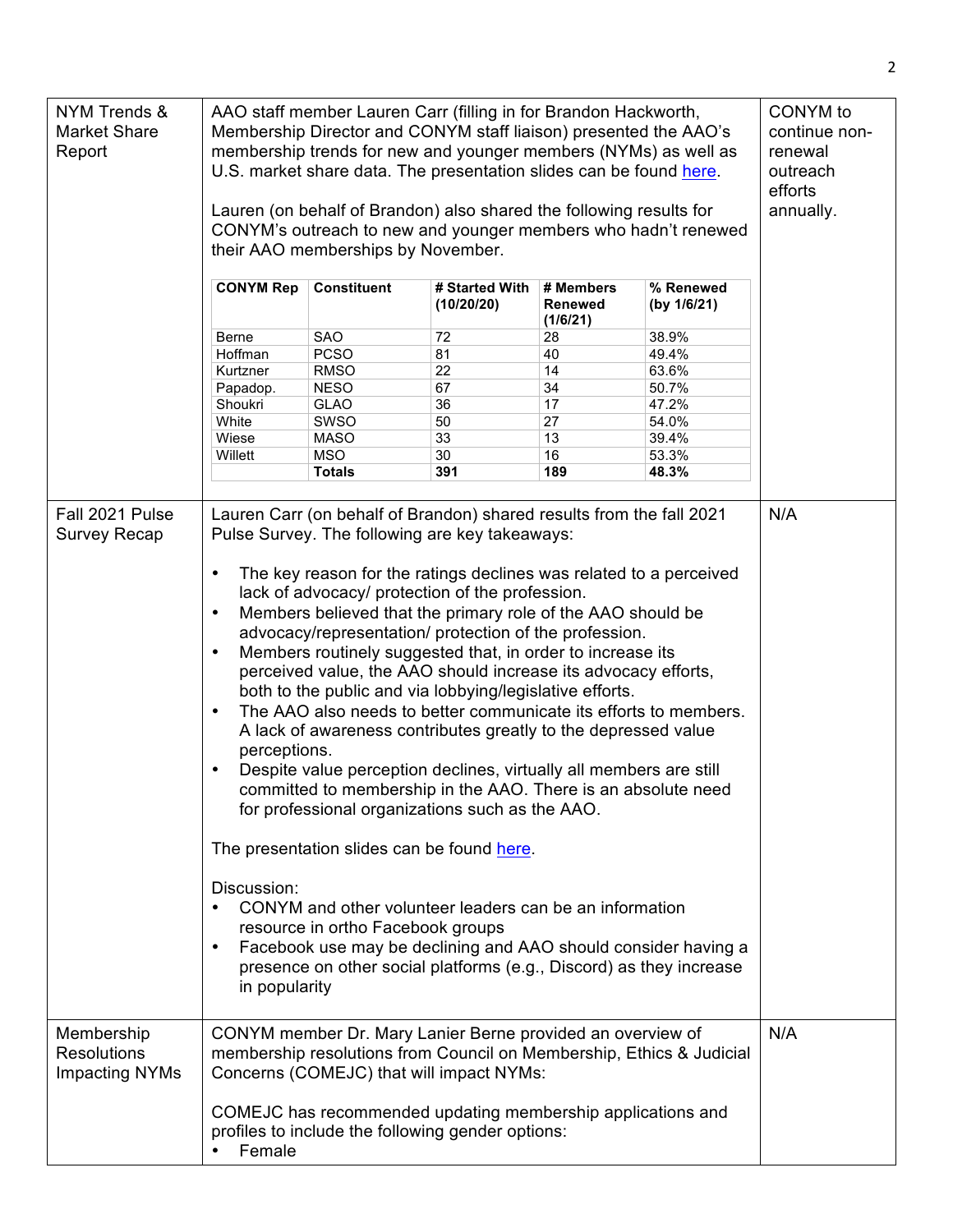|                                      | Male<br>$\bullet$<br>Non-binary/third gender<br>$\bullet$<br>I use another term<br>Prefer not to say                                                                                                                                                                                                                                                                                                                                                                                                                                                                                                                                                                                                                                                                                                                                                                                                                                                                                                                                                                                                                                                                                                                                                                                                                                                                                                                                                                                                                                                                                                                                                                                                                                                                                                                                                                                                                                                                                                                                                                                                                                                                                                                                                                                                                                                                                       |                                                                                                                                                                               |
|--------------------------------------|--------------------------------------------------------------------------------------------------------------------------------------------------------------------------------------------------------------------------------------------------------------------------------------------------------------------------------------------------------------------------------------------------------------------------------------------------------------------------------------------------------------------------------------------------------------------------------------------------------------------------------------------------------------------------------------------------------------------------------------------------------------------------------------------------------------------------------------------------------------------------------------------------------------------------------------------------------------------------------------------------------------------------------------------------------------------------------------------------------------------------------------------------------------------------------------------------------------------------------------------------------------------------------------------------------------------------------------------------------------------------------------------------------------------------------------------------------------------------------------------------------------------------------------------------------------------------------------------------------------------------------------------------------------------------------------------------------------------------------------------------------------------------------------------------------------------------------------------------------------------------------------------------------------------------------------------------------------------------------------------------------------------------------------------------------------------------------------------------------------------------------------------------------------------------------------------------------------------------------------------------------------------------------------------------------------------------------------------------------------------------------------------|-------------------------------------------------------------------------------------------------------------------------------------------------------------------------------|
| "Four Areas of<br>Focus" Initiatives | CONYM members provided an update on initiatives related to the "four<br>areas of focus" identified by the Board of Trustees: clear aligners,<br>financial management, practice management, and all things digital.<br>CONYM is primarily focusing on the areas of practice and financial<br>management for new and younger members.<br><b>Initiative #1: Practice Management</b><br>CONYM Chair Dr. Brandon Shoukri shared his involvement on a joint<br>COOP/CONYM subcommittee to develop an online lecture series for<br>orthodontic office design. Modules will include:<br>Planning Your Office Design Project<br><b>Determining Your Practice Needs</b><br>Owning vs Leasing<br><b>Financing Your Project</b><br><b>Site Location &amp; Details</b><br>Major Equipment and Software for Your Practice<br>Office Design Layout & Interior Design<br><b>Initiative #2: Practice Management</b><br>CONYM members Drs. Mary Lanier Berne and Mary Hoffman are<br>collaborating on a subcommittee with Drs. Valerie Martone and Marie<br>Lathrop from the Special Committee on Women Orthodontists to<br>identify content needs for women preparing and returning from<br>maternity leave. The following potential resources were discussed:<br>Develop sample coverage agreement between local orthodontists<br>Develop sample contract for hiring a locum tenens orthodontist in<br>your office<br>Develop sample communications that members can use to share<br>maternity leave plans/status updates with patients, including birth<br>announcements and plans for returning to practice<br>Develop checklists to help women prepare and return from<br>$\bullet$<br>maternity leave<br>Develop articles for various topics: compilation of tips, personal<br>stories, and recommendations from other moms; considerations for<br>other doctors and staff in the office while on maternity leave; what<br>to expect as an ortho mom; how to structure time back in the office<br>as a new mom; how to divide mental energy between work and<br>home; what employers can do to advocate and support new moms<br>Promote primary caregiver dues waiver for AAO members<br>$\bullet$<br>Promote accommodations for parents and breastfeeding moms at<br>Annual Session and other AAO meetings<br>Include "parenting" conversation topic for the online mentoring<br>platform (completed) | Subcommittees<br>to continue<br>working on<br>initiatives.<br>CONYM to<br>consider<br>collaboration<br>with COMEJC<br>on financial<br>management<br>program for<br>residents. |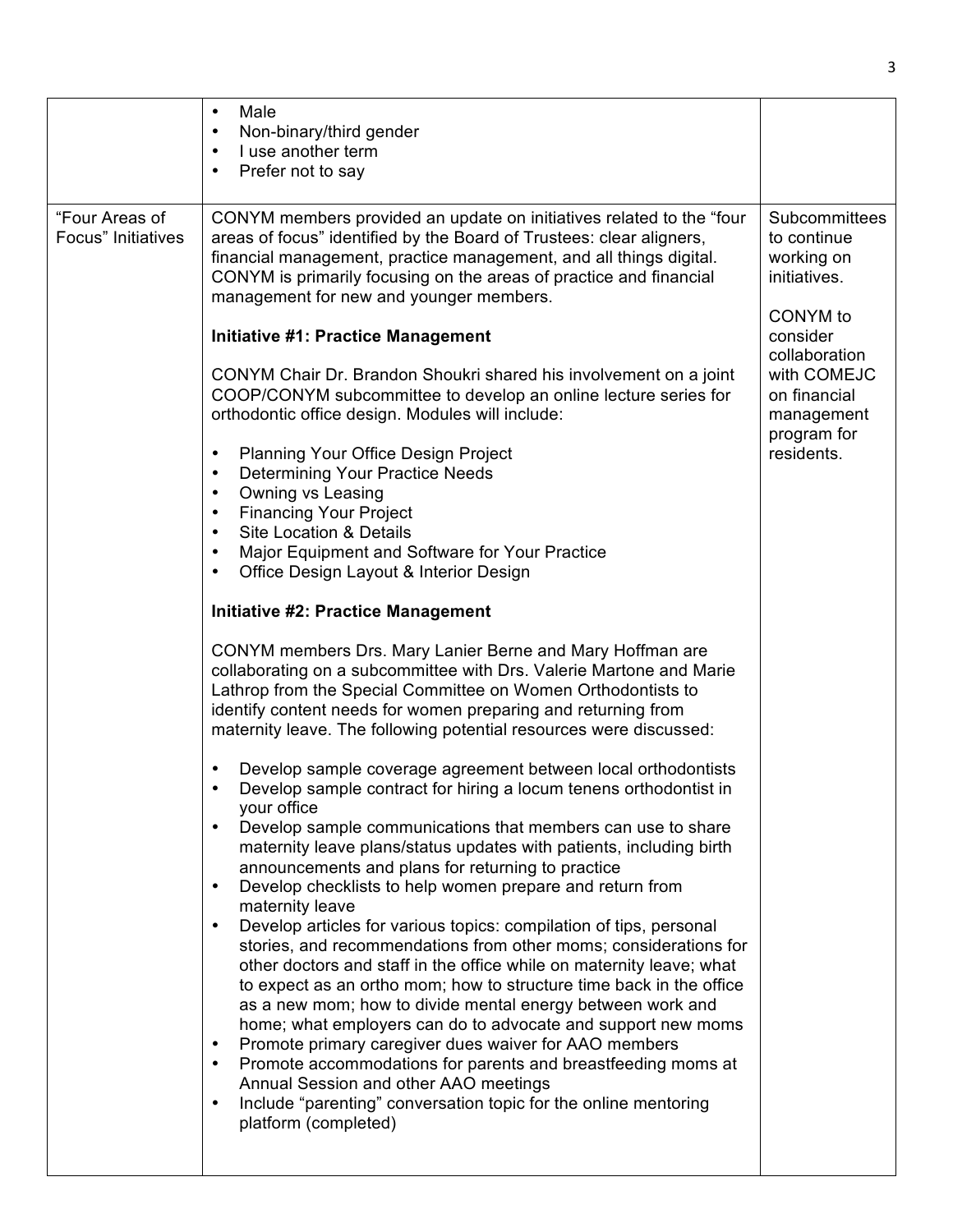| <b>Initiative #3: Financial Management</b>                                                                                                                                                                                                                                                                                                                                                                                                                                                                                                                                                                                               |
|------------------------------------------------------------------------------------------------------------------------------------------------------------------------------------------------------------------------------------------------------------------------------------------------------------------------------------------------------------------------------------------------------------------------------------------------------------------------------------------------------------------------------------------------------------------------------------------------------------------------------------------|
| CONYM member Dr. David White presented at GORP 2021 in St.<br>Louis with content inspired by the book, The White Coat Investor: A<br>Doctor's Guide to Personal Finance and Investing. The presentation<br>focused on tips around student loan refinancing, initial investment<br>decisions, and saving goals.                                                                                                                                                                                                                                                                                                                           |
| Dr. Shoukri discussed an idea to develop an educational video series<br>on student loans. He shared the following example from Michigan<br>Dental Association: https://www.michigandental.org/government-<br>insurance/student-debt-resource-center/.                                                                                                                                                                                                                                                                                                                                                                                    |
| Lauren Carr suggested CONYM collaborate with COMEJC on an<br>existing resident financial management video series that is offered<br>alongside the AAO Resident Vitals presentation. In its current format,<br>residency programs must elect to offer this series with one of our<br>volunteer moderators. Due to limited access, there has been<br>discussion to transition this program online and start fresh with a<br>similar format to the office design series. The following topics have<br>been discussed; however, there may be a need to add a topic<br>specifically about student loans for early knowledge and intervention. |
| Part 1: Financial management for individuals                                                                                                                                                                                                                                                                                                                                                                                                                                                                                                                                                                                             |
| Personal money management (e.g., career options, income,<br>٠<br>personal and family expenses, saving and budgeting strategies,<br>debt management)<br>Personal insurance needs (e.g., medical, disability, life, automobile,<br>$\bullet$<br>homeowner, excess liability, professional liability)<br>Retirement planning (e.g., social security, private savings and<br>$\bullet$<br>assets, retirement savings and pensions)<br>Personal tax strategies<br>٠<br>Estate planning<br>٠                                                                                                                                                   |
| Part 2: Financial management for orthodontic practices                                                                                                                                                                                                                                                                                                                                                                                                                                                                                                                                                                                   |
| Financial decisions for practice ownership (e.g., practice financing,<br>$\bullet$<br>expenses, value, legal entities, advisors, start-up vs. purchase,<br>becoming a DSO/OSO, selling to a DSO/OSO, etc.)<br>Business finance basics (e.g., overview of financial terms and<br>$\bullet$<br>statements)<br>Financial analysis and control (e.g., financial planning and<br>$\bullet$<br>reporting, measuring performance, success factors)                                                                                                                                                                                              |
| Business tax strategies<br>$\bullet$<br>Financial risk management (e.g., office risks and liabilities,<br>$\bullet$<br>insurances, employee benefits, etc.)                                                                                                                                                                                                                                                                                                                                                                                                                                                                              |
| Dr. David White mentioned that student loan content should discuss<br>repayment strategies, including a write off option after 25 years. Many<br>do not know about or understand this strategy.                                                                                                                                                                                                                                                                                                                                                                                                                                          |
| Lauren discussed an idea to link student loan content with residency<br>program information (which include tuition amounts), so that potential                                                                                                                                                                                                                                                                                                                                                                                                                                                                                           |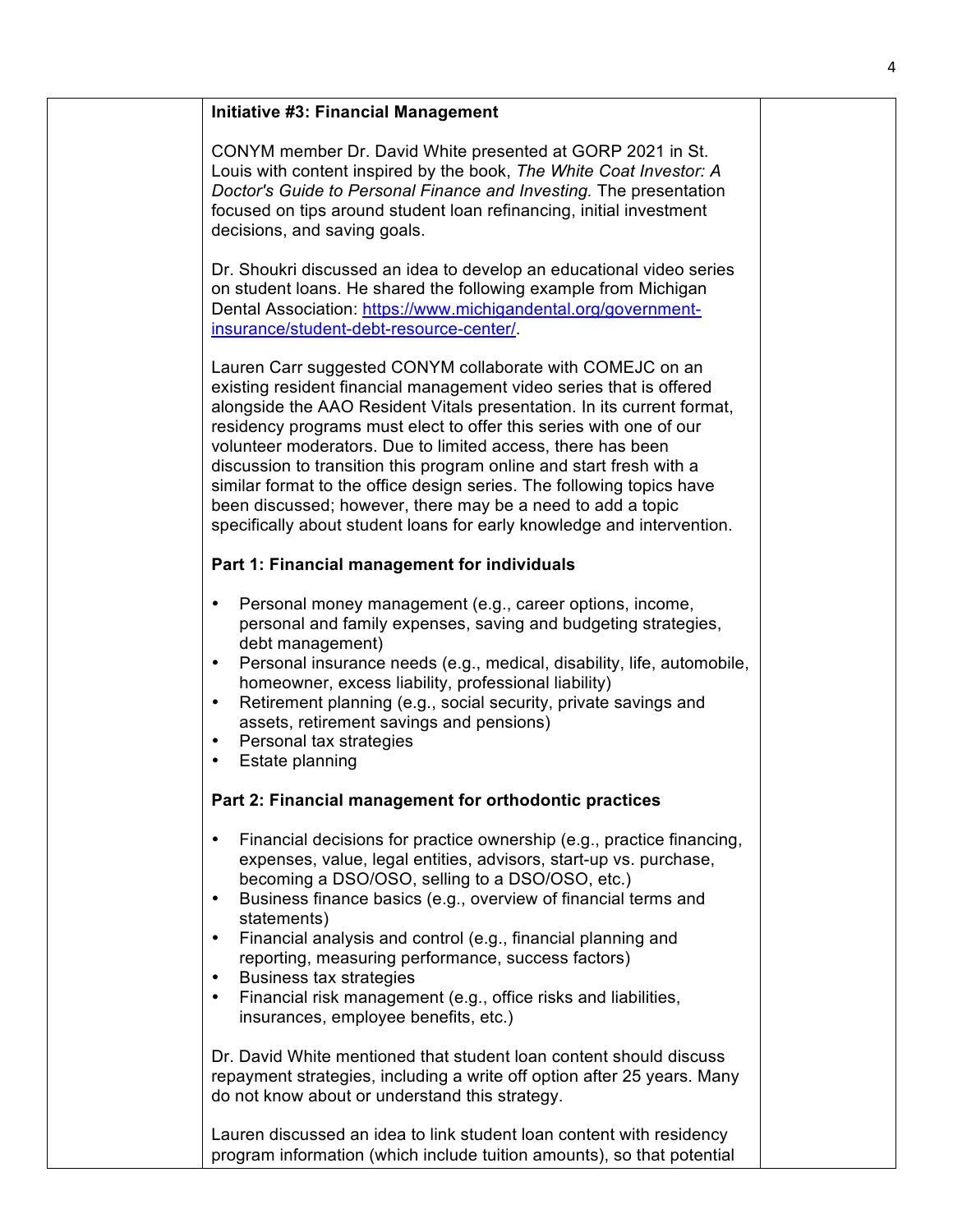|                                                                                        | residents can find information and plan a financial strategy.                                                                                                                                                                                                                                                                                                                                                                                                                                                                                                                                                                                                                                                                                                                                                                                                                                                                                                                                                     |                                                                                                                                                                                                                                               |
|----------------------------------------------------------------------------------------|-------------------------------------------------------------------------------------------------------------------------------------------------------------------------------------------------------------------------------------------------------------------------------------------------------------------------------------------------------------------------------------------------------------------------------------------------------------------------------------------------------------------------------------------------------------------------------------------------------------------------------------------------------------------------------------------------------------------------------------------------------------------------------------------------------------------------------------------------------------------------------------------------------------------------------------------------------------------------------------------------------------------|-----------------------------------------------------------------------------------------------------------------------------------------------------------------------------------------------------------------------------------------------|
|                                                                                        | Other initiative ideas related to clear aligners or all things digital:                                                                                                                                                                                                                                                                                                                                                                                                                                                                                                                                                                                                                                                                                                                                                                                                                                                                                                                                           |                                                                                                                                                                                                                                               |
|                                                                                        | CONYM discussed aligner education since it is often excluded from<br>residency programs. It was suggested to offer scholarships for the<br>Aligner Intensive Fellowship program.                                                                                                                                                                                                                                                                                                                                                                                                                                                                                                                                                                                                                                                                                                                                                                                                                                  |                                                                                                                                                                                                                                               |
| <b>AAO Connections</b>                                                                 | Lauren Carr gave an overview of AAO Connections (peer mentoring<br>program), which included the following discussion points:<br>Participation is low but post-session feedback is excellent<br>Email recruitment hasn't been the most effective approach<br>Grassroots promotion may be necessary to build awareness and<br>participation<br>CONYM agreed to assist with a "presentation campaign" to share<br>information with volunteer leadership groups (e.g., BOT, councils,<br>constituents) and encourage them to "champion" the program by<br>recommending to others, recruiting advisors, participating, and finding<br>opportunities to use the platform for their initiatives.<br>Other ideas include a personalized mentor nomination and recognition<br>campaign, allowing AAO to send special thank you notes to past<br>mentors on behalf of members and encouraging them to volunteer for<br>AAO Connections. Annual Session will also be considered for<br>additional promotional opportunities. | Staff to<br>develop<br>presentation<br>campaign and<br>reach out to<br>volunteer<br>leadership<br>groups to<br>schedule time<br>on upcoming<br>meeting<br>agendas.                                                                            |
| <b>New Orthodontist</b><br>& Resident<br>Conference at<br><b>AAO Annual</b><br>Session | The 2022 New Orthodontist and Resident Conference at Annual<br>Session is scheduled on Saturday, May 22, 11:30am-2:00pm in Miami,<br>Florida.<br>The event will feature one TED-style presentation (about 20-25<br>$\bullet$<br>minutes long using a storytelling approach)<br>The event will continue with a roundtable format to encourage<br>direct conversation with subject-matter experts, experienced<br>orthodontists, and members of the Board of Trustees and CONYM<br>(1-2 moderators at each table)<br>Presenters will stay for the roundtable portion and serve as<br>$\bullet$<br>roundtable hosts to discuss their topics with attendees who have<br>additional questions<br>Simple lunch options will be provided for attendees<br>$\bullet$<br>All CONYM members planning to attend the 2022 Annual Session are<br>requested to attend and assist with this program.<br>Planning committee members for the 2022 program will be determined<br>during a future conference call.                   | Staff and<br>planning<br>committee to<br>identify<br>speakers and<br>volunteer<br>moderators<br>and continue<br>marketing<br>event.<br>Committee<br>members to be<br>identified and<br>begin planning<br>following 2021<br>Annual<br>Session. |
| <b>Annual Session</b><br>Programming for<br><b>NYMs</b>                                | The council will be asked to review the 2022 Annual Session program<br>schedule when available and provide input on which lectures are most<br>pertinent to NYMs. These will be marked with a special NYM logo/icon<br>in the on-site program.                                                                                                                                                                                                                                                                                                                                                                                                                                                                                                                                                                                                                                                                                                                                                                    | Staff to provide<br>program<br>schedule once<br>available and                                                                                                                                                                                 |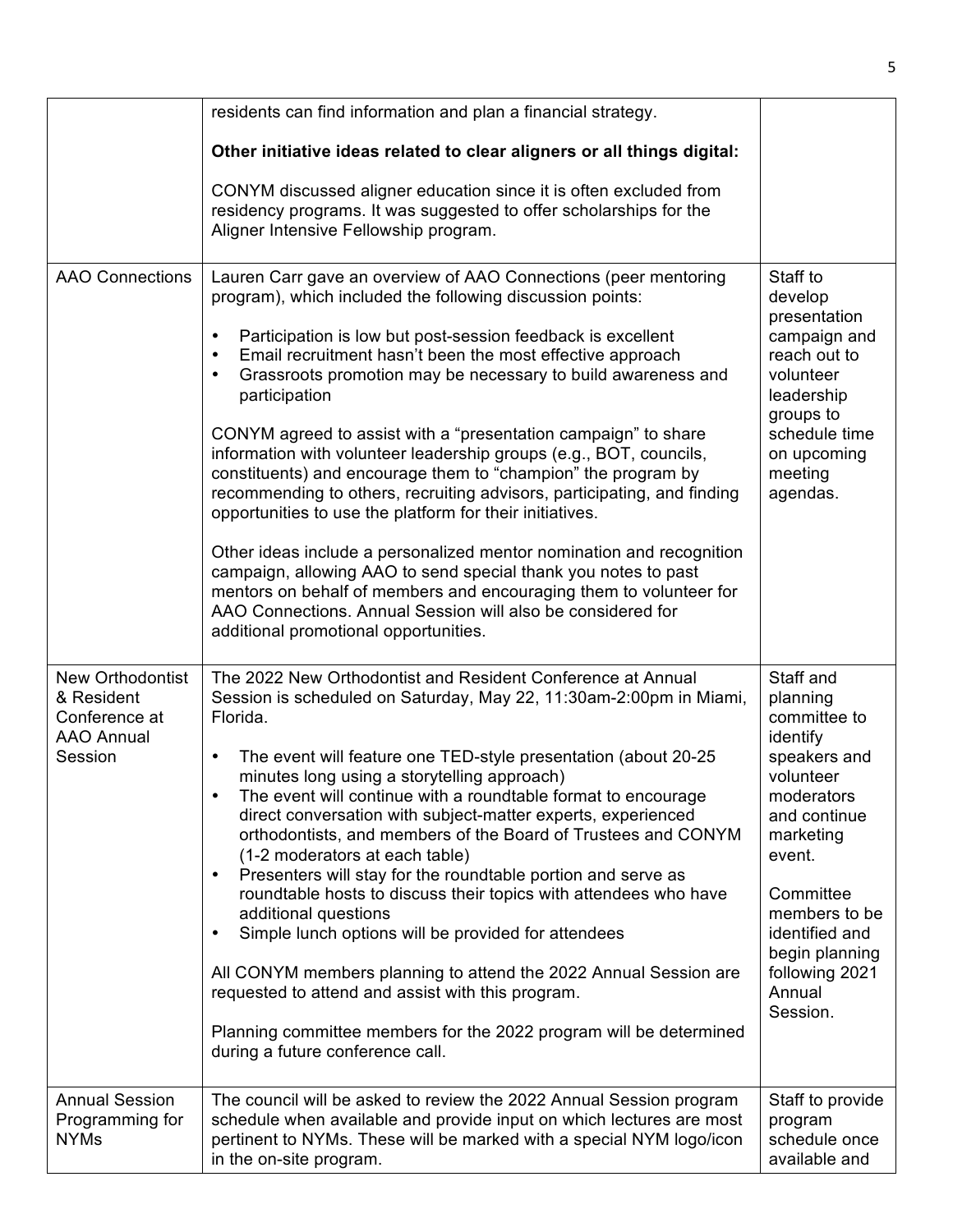|                                           |                                                                                                                                                                                                                                                                                                                                                                                                                                                                                                                                                                                                                                                                                                                                                                                                                                                                                                                                                                                                                                                                                                                                                                                                                                                                                                                                                   | request<br>feedback from<br>the council.            |
|-------------------------------------------|---------------------------------------------------------------------------------------------------------------------------------------------------------------------------------------------------------------------------------------------------------------------------------------------------------------------------------------------------------------------------------------------------------------------------------------------------------------------------------------------------------------------------------------------------------------------------------------------------------------------------------------------------------------------------------------------------------------------------------------------------------------------------------------------------------------------------------------------------------------------------------------------------------------------------------------------------------------------------------------------------------------------------------------------------------------------------------------------------------------------------------------------------------------------------------------------------------------------------------------------------------------------------------------------------------------------------------------------------|-----------------------------------------------------|
| New and Younger<br><b>Member Articles</b> | CONYM decided to discontinue its initiative to write or request article<br>contributions for the eBulletin.                                                                                                                                                                                                                                                                                                                                                                                                                                                                                                                                                                                                                                                                                                                                                                                                                                                                                                                                                                                                                                                                                                                                                                                                                                       | N/A                                                 |
| Member Interest<br>Groups                 | CONYM member Dr. Emily Willett gave an overview of AAO Member<br>Interest Groups, which included the following discussion points:<br>Member Interest Groups (MIGs) are peer-to-peer collaboration<br>groups, created around a shared interest in specific areas of<br>knowledge, learning, technology and other characteristics of<br>membership.<br>The MIG program is led by a Steering Committee that maintains<br>strategic oversight of all MIGs. Individual MIGs are led by a Chair,<br>Vice-Chair and Staff Advisor. General AAO membership will drive<br>the success of MIGs through participation and collaboration.<br>Each MIG will use the following virtual and in-person collaboration<br>$\bullet$<br>methods: Facebook groups, Annual Session meetings, and<br>virtual/Zoom meetings.<br>How it works:1) Member identifies a MIG that is of interest to them;<br>$\bullet$<br>2) Member joins the MIG (at no cost) via closed Facebook group;<br>and 3) Member participates in online discussion and attends in-<br>person/virtual events.<br>MIG topics to be introduced in 2022: craniofacial and special needs<br>patients; human resource management; financial freedom; and<br>leadership and development.<br>Look for more information on AAO Member Interest Groups in<br>$\bullet$<br>member communications in early 2022 | N/A                                                 |
| Qlark (Online<br>Orthodontic<br>Resource) | CONYM member Dr. Lauren Wiese gave an overview of Qlark<br>(https://glark.com/), a doctor-led, HIPAA compliant social learning<br>platform (previously OrthoScience started by Dr. Sean Carlson). It<br>features a variety of lectures for purchase and topic-oriented social<br>"spaces" that are similar to Facebook groups. Some spaces are<br>interactive, allowing you to view cases, submit responses to questions<br>(anonymously), and compare your answers to others.<br>CONYM members are asked to explore the site, provide feedback for<br>improvement, and consider its potential use by AAO as a tool to<br>communicate with members and feature educational content.<br>It was suggested for AAO to have an early presence on Qlark based<br>on its potential to gain momentum and popularity among the<br>orthodontic community.<br>Anonymity was discussed as an important feature for case studies and<br>resident participation. A suggestion was offered to give participants the<br>choice to communicate anonymously as opposed to it being the sole<br>default setting (if that's how it's currently set up).                                                                                                                                                                                                              | CONYM to<br>explore Qlark<br>and share<br>feedback. |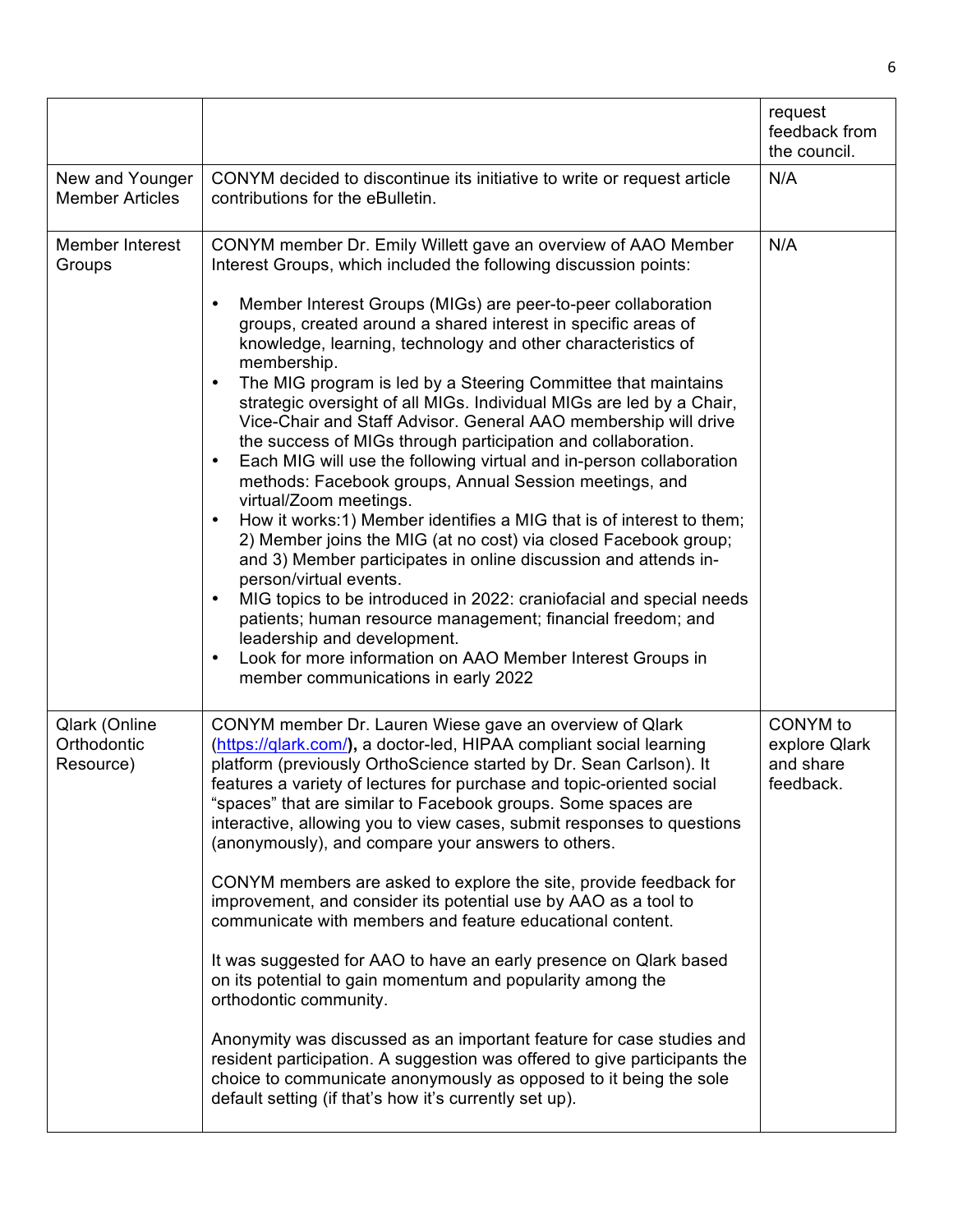| <b>CONYM</b><br><b>Brainstorm</b>                                     | The council discussed potential challenges and concerns of NYMs that<br>AAO can address:                                                                                                                                                                                                                                                                                                                                                                                                                       |                                                                                                          |
|-----------------------------------------------------------------------|----------------------------------------------------------------------------------------------------------------------------------------------------------------------------------------------------------------------------------------------------------------------------------------------------------------------------------------------------------------------------------------------------------------------------------------------------------------------------------------------------------------|----------------------------------------------------------------------------------------------------------|
|                                                                       | Focus/identify needs of women orthodontists, associates, and<br>OSO/DSO employment as these demographics increase among<br>new and younger members<br>Consider changing mentality of younger members and desire for<br>more work-life balance<br>Educate members about alternative/emerging practice models,<br>employment trends, flexible ownership/partnership arrangements,<br>office trends like staffing, virtual work, outsourcing, etc.<br>More education about associate contracts, terms, and issues |                                                                                                          |
| Representation<br>on Councils &<br>Committees                         | The following NYM council advisor appointments were identified for<br>2022-23:<br>COC - Dr. Emily Willett<br>COE - Dr. Lauren Wiese<br>COMEJC - Dr. Mary Lanier Berne<br>COOP - Dr. Mary Hoffman<br>CTECH - Dr. Brandon Shoukri<br>COHC - Dr. Christos Papadopoulos<br>An appointment still needs to be identified for COGA.                                                                                                                                                                                   | Staff to reach<br>out to incoming<br>council<br>members<br>regarding open<br><b>COGA</b><br>appointment. |
| <b>GORP</b> (Graduate<br>Orthodontic<br><b>Residents</b><br>Program)  | A CONYM representative is asked to attend each GORP meeting,<br>which is next scheduled for August 4-7, 2022, in Ann Arbor, Michigan.<br>The CONYM Chair will appoint a representative to attend. Dr.<br>Swearingen volunteered to attend if needed.                                                                                                                                                                                                                                                           | <b>CONYM</b><br>representative<br>to participate<br>as planned.                                          |
| American Student<br>Dental<br>Association<br>(ASDA) Annual<br>Session | Dr. Swearingen will be representing AAO/CONYM during the Dental<br>Expo at the 2022 American Student Dental Association (ASDA) Annual<br>Session in Louisville, Kentucky (Saturday, February 18 from 12:00 -<br>$2:30pm$ ).<br>A CONYM representative for the 2023 event will be selected in<br>summer 2022.                                                                                                                                                                                                   | <b>CONYM</b><br>representative<br>to participate<br>as planned.                                          |
| <b>Council Chair</b><br>Election                                      | The following individuals were nominated for council chair for 2022-23:<br>Dr. Lauren Wiese (MASO)<br>Dr. Mary Hoffman (PCSO)<br>Dr. Emily Willett (MSO)                                                                                                                                                                                                                                                                                                                                                       | <b>TBA</b>                                                                                               |
| <b>Next Meeting</b>                                                   | The next meeting will take place in St. Louis, Missouri. The meeting<br>date is to be determined.                                                                                                                                                                                                                                                                                                                                                                                                              | CONYM to<br>confirm<br>meeting date.                                                                     |
| Adjournment                                                           | Having no other business, the meeting adjourned at 1:00pm.                                                                                                                                                                                                                                                                                                                                                                                                                                                     | N/A                                                                                                      |

| <b>M</b>    |  |
|-------------|--|
| <b>′Cへん</b> |  |
|             |  |